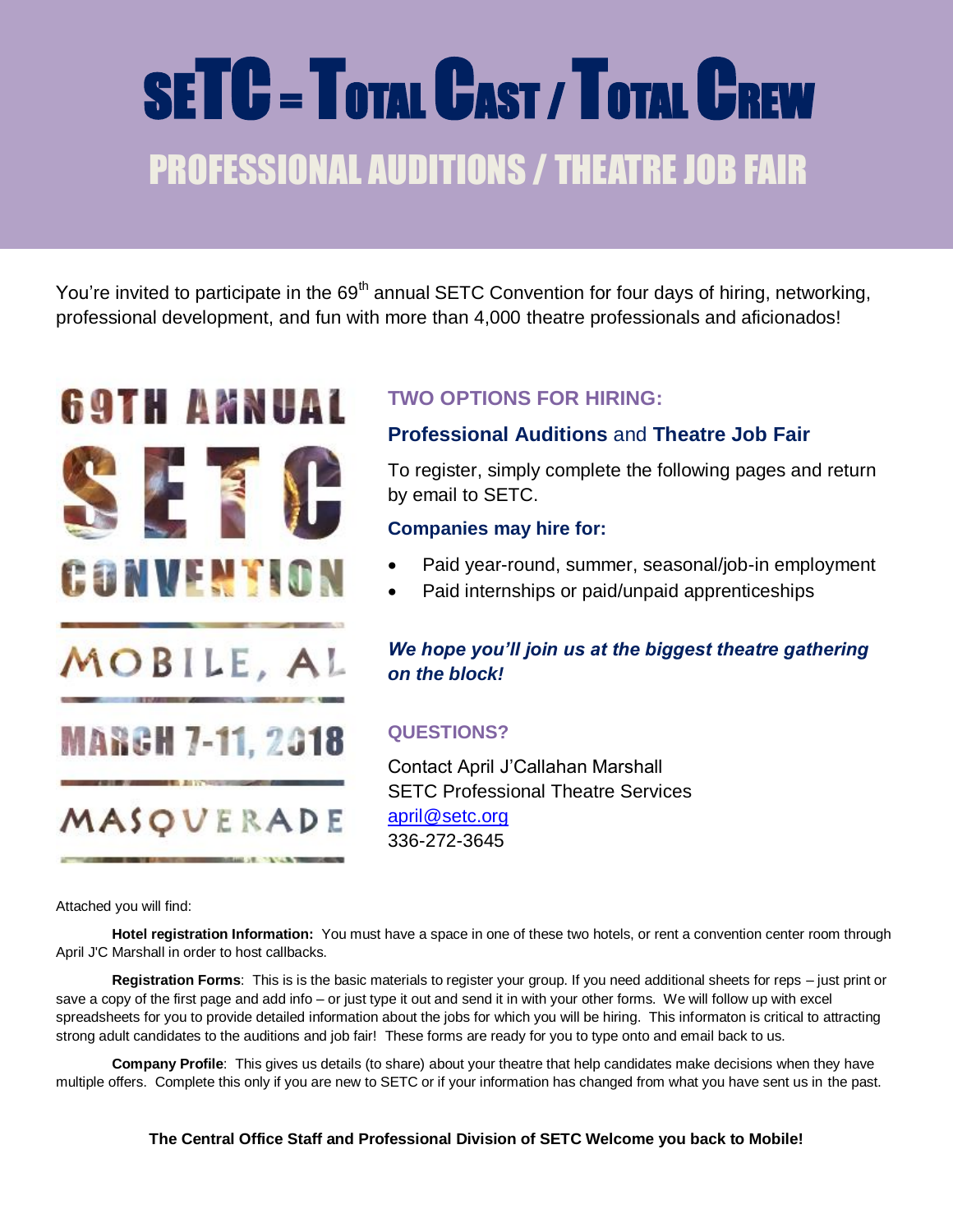

# SETC Annual Convention Registration for Professional Theatre Companies: Auditions & Job Fair

*Early Registration Deadline: Dec. 15, 2017 / Final Registration Deadline: Jan. 22, 2018*

# About Your Theatre Company

*Please return completed forms to april@setc.org Questions? Call 336-272-3645 for assistance.*

*This information will be provided to auditionees/candidates. Write to april@setc.org if there's any info you do not want printed. SETC will contact you for further details to share with auditionees/candidates.* 

| We will participate in the following events at the 2017 SETC convention: $\Box$ Auditions $\Box$ Theatre Job Fair $\Box$ Both |                                                      |  |
|-------------------------------------------------------------------------------------------------------------------------------|------------------------------------------------------|--|
|                                                                                                                               |                                                      |  |
|                                                                                                                               |                                                      |  |
|                                                                                                                               |                                                      |  |
|                                                                                                                               |                                                      |  |
|                                                                                                                               |                                                      |  |
|                                                                                                                               | Ext. ________________ Mobile Phone: ________________ |  |

### About Your Representatives *One representative is included with base fee. Additional reps may be added at \$107 each.*

| <b>REP#1</b> |                                             |                              |  |  |  |
|--------------|---------------------------------------------|------------------------------|--|--|--|
| included     |                                             |                              |  |  |  |
|              |                                             |                              |  |  |  |
|              | Auditions<br>This person will be attending: | Theatre Job Fair             |  |  |  |
| <b>REP#2</b> |                                             |                              |  |  |  |
| $+ $107$     |                                             |                              |  |  |  |
|              |                                             |                              |  |  |  |
|              | This person will be attending:              | Auditions   Theatre Job Fair |  |  |  |
| <b>REP#3</b> |                                             |                              |  |  |  |
| $+ $107$     |                                             |                              |  |  |  |
|              |                                             |                              |  |  |  |
|              | This person will be attending:<br>Auditions | Theatre Job Fair             |  |  |  |

*Companies must reserve an approved callback space at the Hyatt, Hilton or Lexington Convention Center. Call April at 336-272-3645 to discuss.* Lodging & Callback Spaces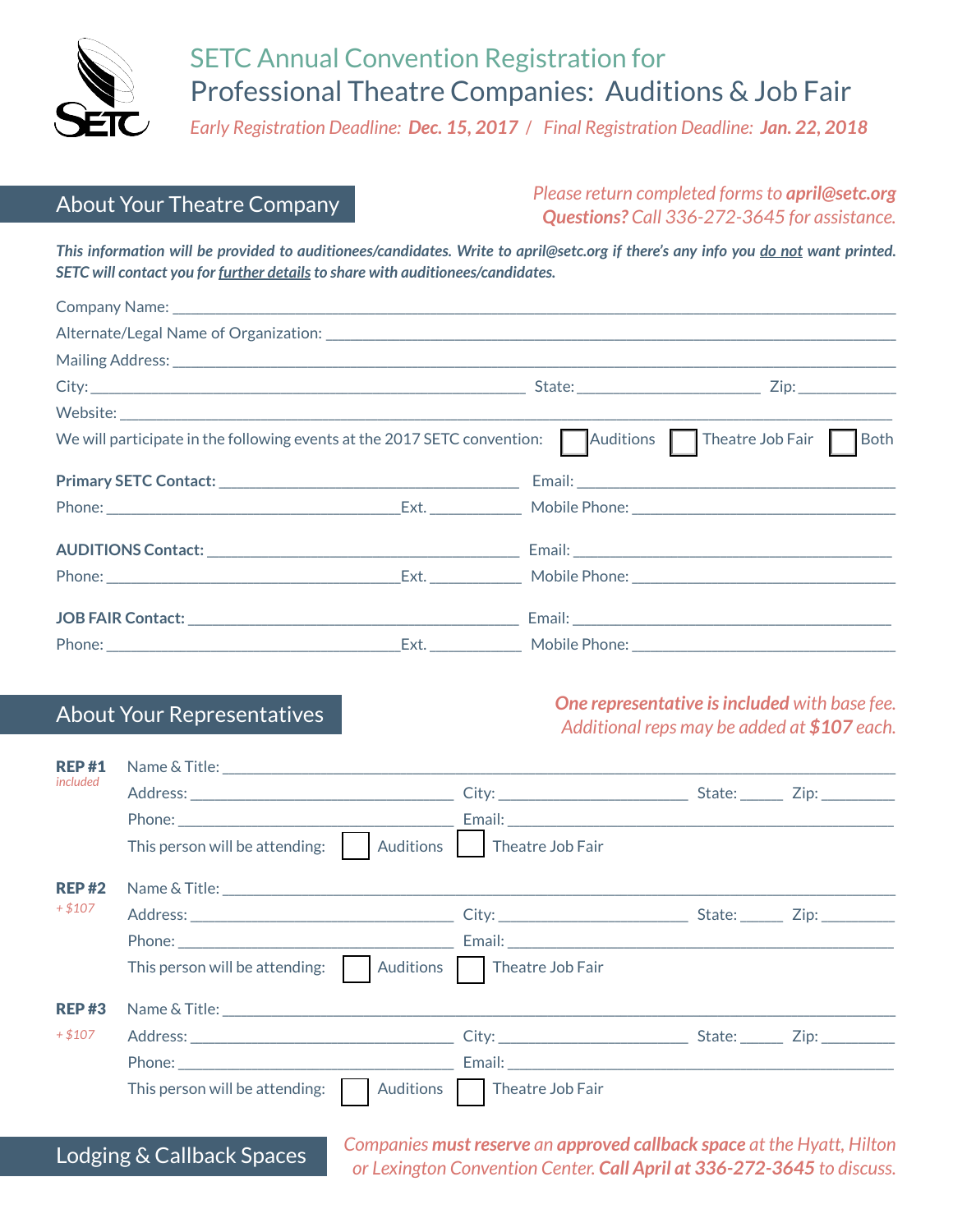

# SETC Annual Convention Registration for Professional Theatre Companies: Auditions & Job Fair

*Early Registration Deadline: Dec. 15, 2017 / Final Registration Deadline: Jan. 22, 2018*

# Registration Options & Fees

Enter the appropriate amount for all registration options and extra services that apply:

**Early Bird Registration = \$234** *by Dec. 15, 2017* **Regular Registration = \$460** ✔*by Jan. 22, 2018 Registration includes:*

- *• Professional Auditions and/or Theatre Job Fair.*
- *• One representative. Add more representatives at \$107 per person:*
- **# of Additional Reps:**
- *• Hospitality for all representatives.*
- Admission to workshops & shows.
- *• Special PRO-CO Invitations.*
- *• PDF of the Audition Packet will be sent via email so you can review, download and print copies prior to auditions. You will also be given access to review candidate supplied information via the Theatre Job Board.*
- **\$75 per paper packet.** *If you'd like paper packets provided to you onsite, you may purchase at \$75 each***. SOLD OUT UPGRADE Job Fair Table to Booth**

# Disney Reception

Payment Information **Wed., March 7 | 5:30–7 PM | By Invitation Only\*** *You're invited to the Disney Reception for Company Reps & Program Presenters. Open Bar & Food*  **\*RSVP Required** # of Reps Attending

| $\Box$ Check Enclosed   Check #: |  |
|----------------------------------|--|

| $\Box$ MasterCard $\Box$             | Visa | $\Box$ Money Order          |
|--------------------------------------|------|-----------------------------|
| Card #: _________ - _________        |      |                             |
| Security Code: <b>Security</b> Code: |      | Expiration Date: __________ |
| Signature: _____________             |      |                             |
| Name on Card:                        |      |                             |

| <b>Total Amount Due</b> |  |  |  |
|-------------------------|--|--|--|
|-------------------------|--|--|--|

T**\$** *No Refunds After Jan. 15, 201<sup>8</sup>*

# Signature Required

**Producing organization agrees, in the interest of fairness, not to extend offers of employment until 24 hours after the close of the auditions. If you have an immediate need to fill a position within 7 days due to a current vacancy, contact SETC for more information. Furthermore any videos taken at the auditions will only be used for the purposes of hiring, and will not be publically posted or shared. "I hereby certify that ALL information provided on this form is true, and I accept the conditions herein. I further certify that the producing organization does not discriminate according to race, national origin, sex, religion, age, sexual preference or physical handicap."** 

**All represenatives have read and agree to SETC's [Code of Conduct.](www.setc.org/code-of-conduct)**

| Signature:          | Date:  |
|---------------------|--------|
| Print or Type Name: | Title: |

**LIABILITY DISCLAIMER:** The Southeastern Theatre Conference, Inc., shall not be responsible or liable in any way for any loss, death, injury, or damage to persons or property suffered or incurred by any person in connection with this program or any portion of it.

**NONDISCRIMINATION:** The right to membership, to hold office, and to participate in SETC activities, including (but not imited to) conventions, meetings, auditions, and performances shall not be abridged because of race, national origin, sex, religion, age, sexual preference, or physical handicap.